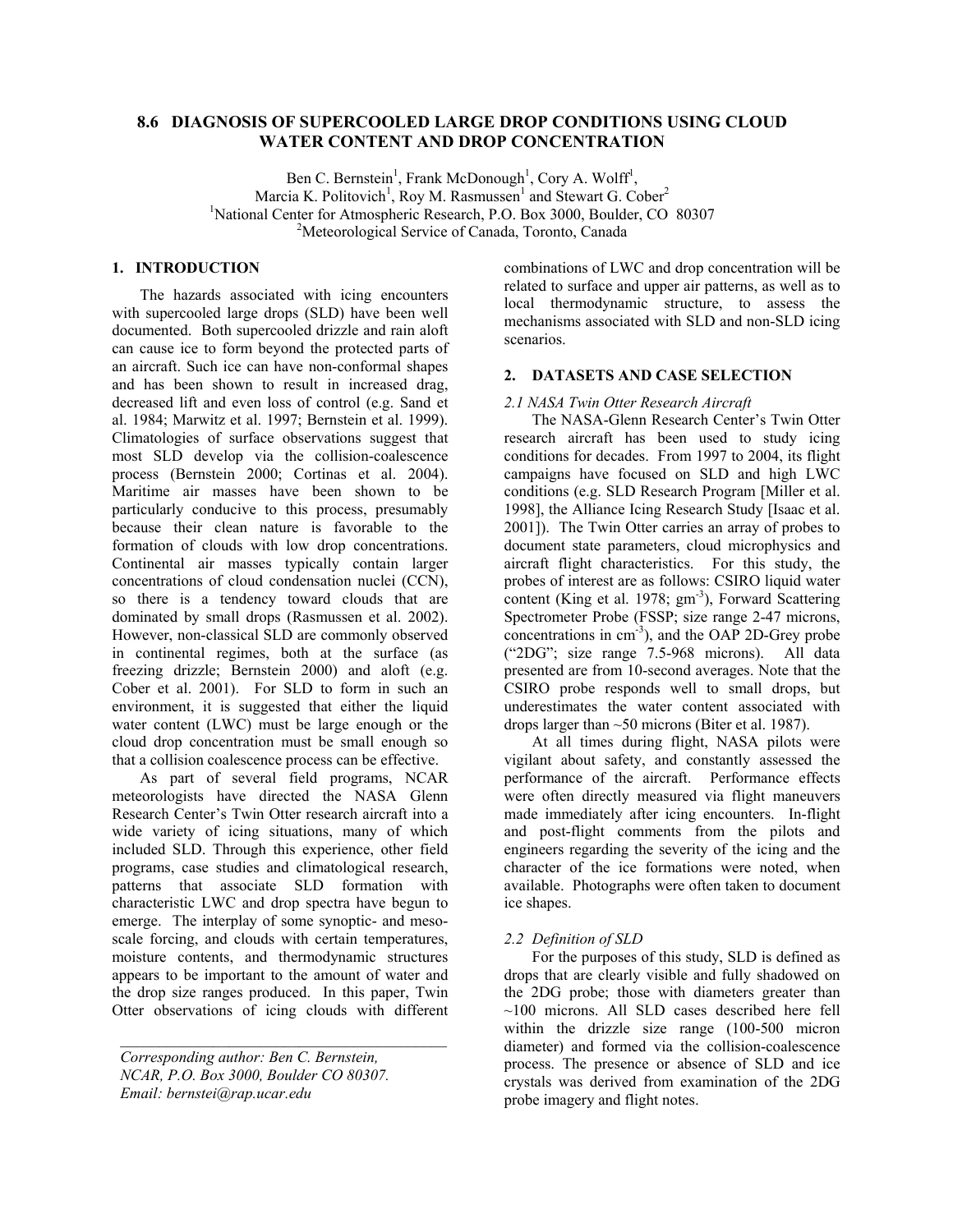Icing is encountered in a variety of situations, including mixed-phase clouds, multi-layered clouds, and in cold air beneath melting zones. To get the best insight into the environmental effects on drop size, this study was limited to clouds that were isolated from all other cloud layers (no seeding from aloft; in most cases there were no clouds above) and contained few or no ice crystals. The upper-most portions of the clouds were studied, so that no precipitation from higher parts of a given cloud layer could affect the drop size distribution. In most cases, vertical flight profiles were used in conjunction with forecaster and on-board researcher flight notes to make these determinations.

Twenty-seven cloud layers were examined. Cases were selected when the microphysical observations were assessed to be of reasonably good quality, self-consistent and included vertical profiles. These cases include all icing conditions, not just those where SLD was observed. The clouds were primarily sampled over northern Ohio, Montreal and Ottawa during the cool season (November to March). All clouds sampled were at altitudes between 3,000 and 14,000 ft MSL, and occurred at temperatures warmer than  $-15^{\circ}$ C. For safety reasons, all observations were taken during daylight hours, and no data were obtained in areas of deep convection.

### **3. ICING ENVIRONMENTS**

# *3.1 "Small Drop" and "SLD Likely" Domains*

A chart of the FSSP-measured drop concentration and CSIRO-measured LWC for all 27 cases shows the range of conditions sampled (Fig. 1). LWC and concentration values ranged from 0.07 to 1.1  $\text{gm}^3$  and 10 to 435  $\text{cm}^3$ , respectively, and include cases with and without SLD. As one would expect, the balance between LWC and drop concentration gives a good first cut at the drop sizes observed. Samples dominated by cloud-sized (small) drops tend to occur toward the upper-left, where the ratio of water content to drop concentration is low, while drizzle-sized (large) drops become increasingly common toward the lower-right portion of the chart, where drop concentrations are lower and/or water contents are higher. For example, with drop concentrations of 200-350  $\text{cm}^3$ , drizzle only begins to appear once water contents exceed  $\sim 0.4$ -0.5 gm<sup>-3</sup>, and don't become strongly evident until they exceed  $\sim 0.6$ -0.7 gm<sup>-3</sup>. When water contents of 0.1-0.4 gm<sup>-3</sup> were combined with relatively high drop concentrations  $(\geq 200 \text{ cm}^3)$ , the result was a small drop cloud. Drizzle began to appear as the concentrations decreased beyond  $\sim$ 200 cm<sup>-3</sup>.

*2.3 Case Selection* The chart can be divided into two general domains. The "small drop" domain resides in the upper-left corner, where the ratio of LWC to drop concentration is low ( $\langle 2 \times 10^{-9}$ g), where only cloudsized drops were typically found. FSSP-measured median volumetric drop diameters (MVDs) were typically near 10 microns in this region. The "large drop" domain is in the lower-right corner, where the ratio is higher ( $\geq 2$  x 10<sup>-9</sup>g), and FSSP MVDs usually fell between 15 and 22 microns. This is where SLD in the form of drizzle is often present. Small drops are often mixed with the drizzle and may contribute a large portion of the water content. Note that LWCs in this domain are likely to have been underestimated by the CSIRO probe, due to its reduced response to large drops. It would be valuable to calculate full drop spectrum LWCs, using both the FSSP and 2DG probes, which may result in some markers on Fig. 1 moving to the right. A dashed line on Fig. 1 between the "small drop" and "SLD likely" domains roughly indicates the transition between these regimes. Realistically, there is more of a transition zone that will depend upon the breadth of the drop size distribution.

> There were three notable exception cases that fell into the "SLD likely" domain, yet SLD was not observed (no circle around the data points on Fig. 1). Examination of the FSSP data indicated that the drop size spectra were quite narrow in these cases. They were typically centered near 20 microns and had few, if any drops at sizes larger than 40 microns. It seems that the lack of broadening of the distributions kept SLD from forming in these cases, despite the presence of favorable ratios of LWC to drop concentration.

> Now that the cases have been roughly categorized, we seek a better understanding of the environments in which different combinations occurred. Vertical profiles of Twin Otter data were examined to determine the vertical stability present above, below and within the cloud layers studied here. Surface and upper-air charts were used to put the cases into a synoptic-scale weather context.

# *3.2 Stability and Synoptics of clouds with high drop concentrations*

Cases with relatively high drop concentrations were generally associated with airmasses rooted in the boundary layer. Vertical temperature profiles typically had dry adiabatic lapse rates below cloud base, moist adiabatic lapse rates within the cloud layer and strong inversions just above cloud top. This "capped convection" scenario often results in widespread stratocumulus clouds with fairly uniform tops. Such situations are common in the wake of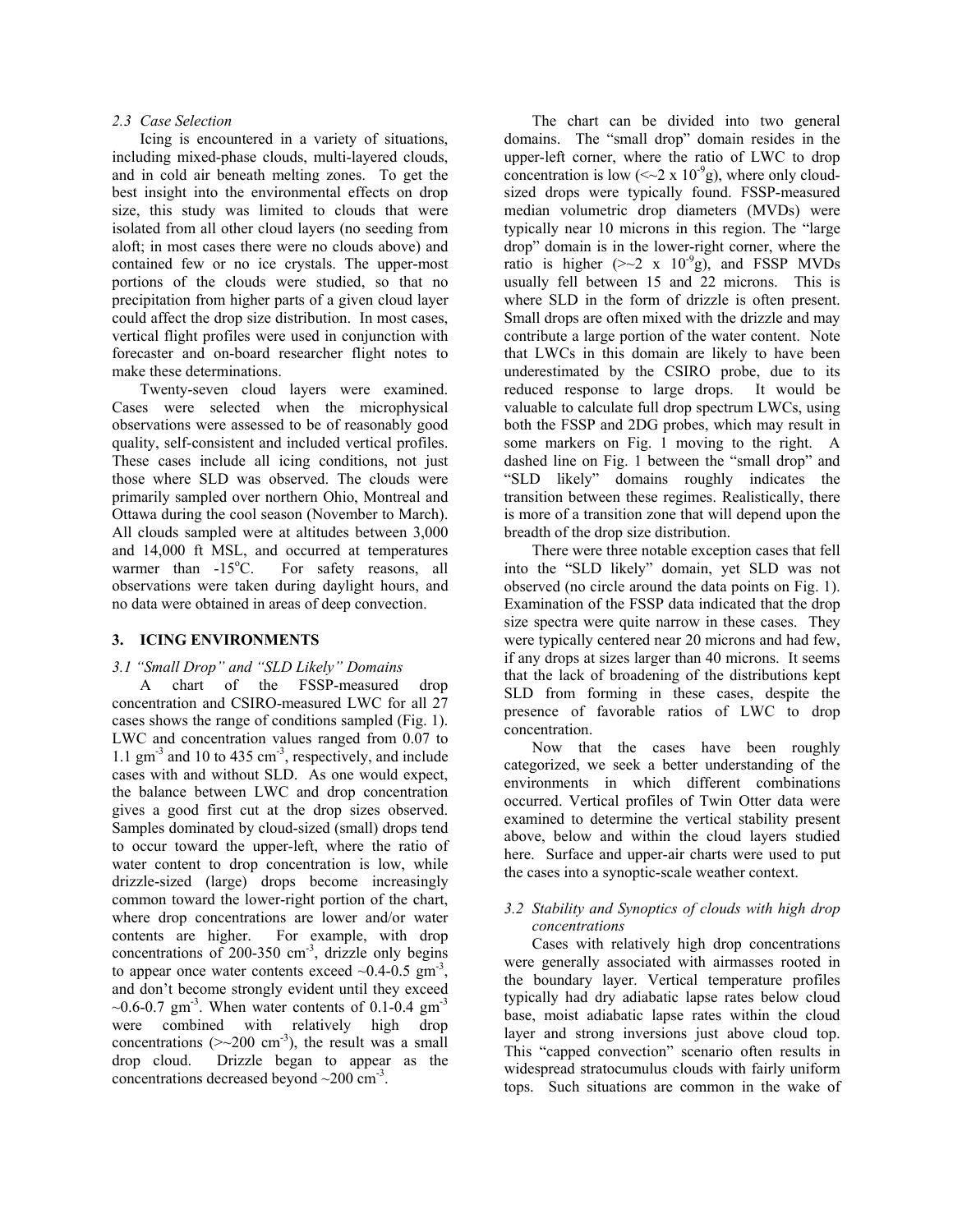

*Fig. 1. LWC vs. FSSP-measured drop concentration and temperature advection for the 27 cases. Markers are colored and shaped by the predominant temperature advection present: warm (red triangles), cold (blue squares), neutral (green circles). If SLD was observed, then the marker is circled. The inversion strength beneath the icing layer (INV=inversion, ISOT=isothermal, NONE=no inversion) and the temperature at which the conditions occurred are indicated with text, usually above and to the left of the marker. A grey, dashed line indicates a 2 x 10-9 g ratio of LWC:drop concentration (FSSP).* 

cold fronts, where strong cold air advection quickly destabilizes the lower atmosphere, but the lack of cold advection above the cold front results in a strong cap. These post cold frontal stratocumulus layers are dominated by cloud-sized drops, unless relatively high water contents are reached.

An example profile of temperature, dew point and LWC from one such case is shown in Fig. 2. The LWC profile has the classic "wedge" look to it, increasing with height to reach  $0.75 \text{ gm}^3$  and then abruptly decreasing to zero at the cloud top inversion. Drop concentrations were fairly constant  $(\sim 225 \text{ cm}^3)$ with height in this case.

As described earlier, high water contents must be achieved for SLD to form in boundary-layer rooted clouds, and in many cases the SLD tend to be on the small end of the size range. In this situation, the LWC is typically a function of cloud layer depth and

cloud base temperature (which determines the saturation mixing ratio), and can be estimated using the adiabatic assumption when the cloud is not precipitating. A key limiting factor for these cases is cloud top temperature. As the cloud layer deepens and higher LWC becomes possible, its cloud top also cools quickly, which may cause the abundant ice nuclei (IN) present in boundary layer air to become active, resulting in partial or total glaciation. Thus, a balance must be struck between cloud layer depth, available water vapor and cloud top temperature.

In boundary-layer rooted clouds, it is somewhat difficult to achieve high enough water content without activating ice processes. This is especially true in cold climates, where cloud base temperatures may already be below freezing, and may explain why such clouds do not commonly produce SLD. In warmer climates, higher cloud base temperatures may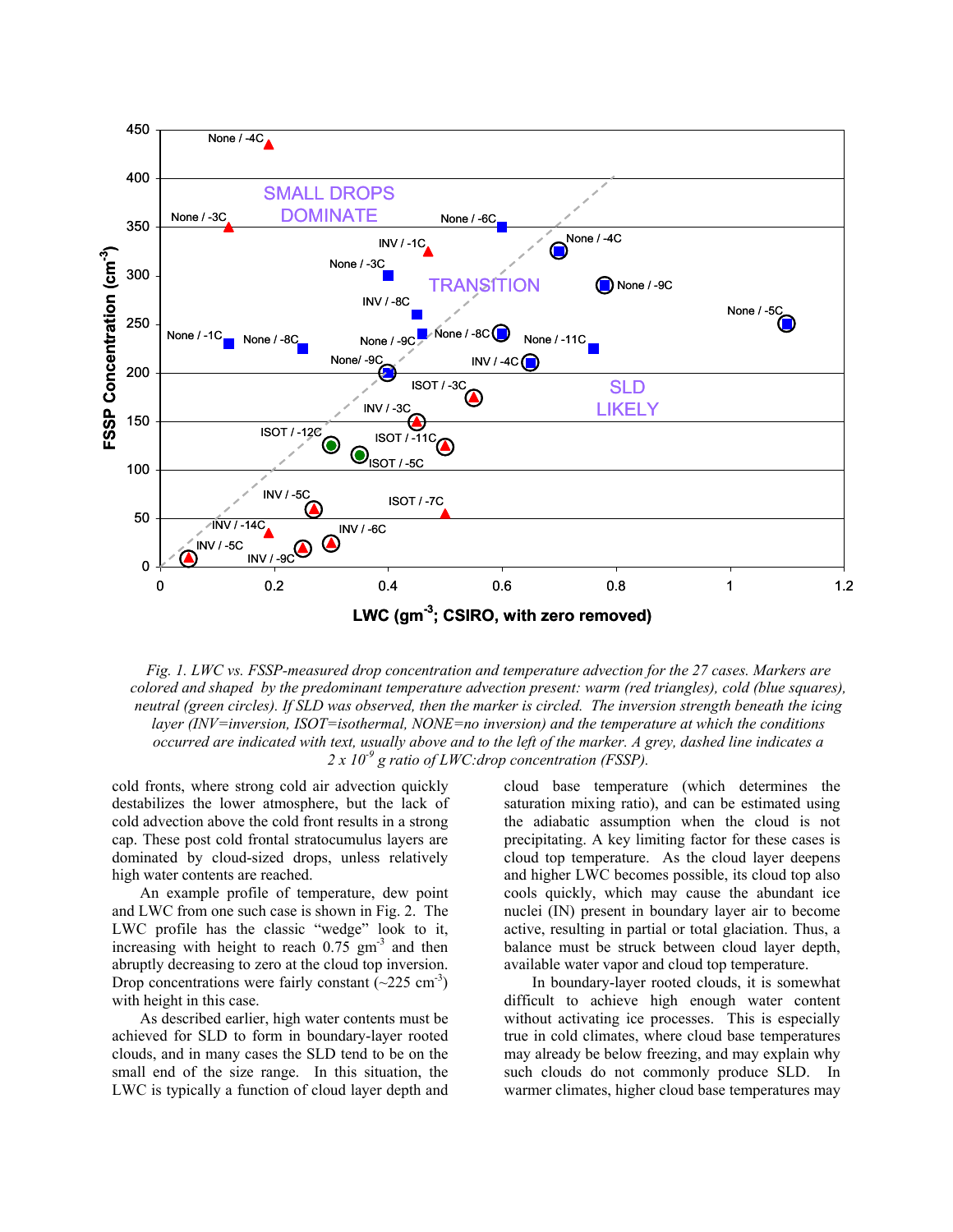

*Fig. 2. Vertical profiles of Ts (static temperature), Tdew (dew point temperature) and LWC (CSIRO with zero removed) from a missed approach through a boundary-layer rooted cloud on 30 January 1998.* 

allow for copious amounts of water to reach levels where icing is a threat, and dangerous SLD situations may be the result.

Though many of the boundary-layer rooted clouds occurred in the wake of cold fronts, they were occasionally found within the "warm sector", typically to the southeast or east of low-pressure centers, ahead of cold fronts. Among the 16 cases with relatively high drop concentrations  $(200 \text{ cm}^{-3})$ , 13 were associated with cold air advection and 3 with warm air advection. Eleven of the cases occurred in the wake of cold fronts, 2 were within the warm sector, 2 were between systems, far from any surface fronts, and 1 was far to the north of a stationary front.

# *3.3 Stability and Synoptics of "Clean Continental Clouds"*

Cases toward the lower portion of Fig. 1 (drop concentrations  $\langle 200 \text{cm}^3 \rangle$  occurred above stable layers and in many cases, strong and/or deep inversions. The stable layers tended to cut off the source of boundary layer air responsible for high drop concentrations. Such situations are commonly found on the cold side (typically north or northeast) of warm fronts and stationary fronts, where warm air gently glides upward over the frontal surface and becomes far removed from boundary layer source air. These overrunning clouds may have lost CCN and IN via precipitation processes, especially near the frontal zone (as in Rasmussen et al. 1995).

Lapse rates within clean continental clouds were highly variable, with some at or near moist adiabatic and others closer to isothermal. There was no clear relationship between LWC and either lapse rate or layer depth. The presence of significant LWC  $(>0.3)$  $gm<sup>-3</sup>$ ) with somewhat stable lapse rates is indicative that the upglide associated with warm- or stationaryfrontal lift is adequate to form clouds and SLD. Moist adiabatic lapse rates sometimes found in these situations may be associated with local or regional areas of instability above the frontal surface.

Three cases with low drop concentrations that resulted in moderate-or-greater icing severity occurred in areas with breaks in precipitation shields often associated with small areas of warm cloud tops embedded within widespread, relatively cold tops. Such scenarios may support the idea of localized cleansing of the air, helping to form larger drops.

Among the 11 cases with drop concentrations less than  $200 \text{ cm}^3$ , 9 were associated with warm air advection and 2 with neutral advection. Seven cases occurred on the cold side of warm or stationary fronts, 1 was far to the west of a cutoff surface low, essentially in a wrapped warm front, 2 were in the "warm sector" and 1 was in an occlusion aloft. These results, and those of the previous section, corroborate those found in a climatology of freezing drizzle surface observations by Bernstein et al. (1998).

# *3.3 Capping Stable Layers – What is Their Role?*

It is interesting to note that in *every* case used in this study, the cloud was capped by a stable layer, with many having 3°C or stronger inversions over shallow depths (as in Fig. 2). Many of the cases were dominated by, if not made up entirely of, cloud-sized drops, suggesting that the capped structure, itself, does not appear to be a primary controlling factor in the development of SLD. Rather, when this structure is present, the controlling factors appear to be whether or not the water content can become large enough to overcome the large number of drops that are competing for it, and whether the capping inversion occurs at a sufficiently warm temperature to limit the activation of ice nuclei.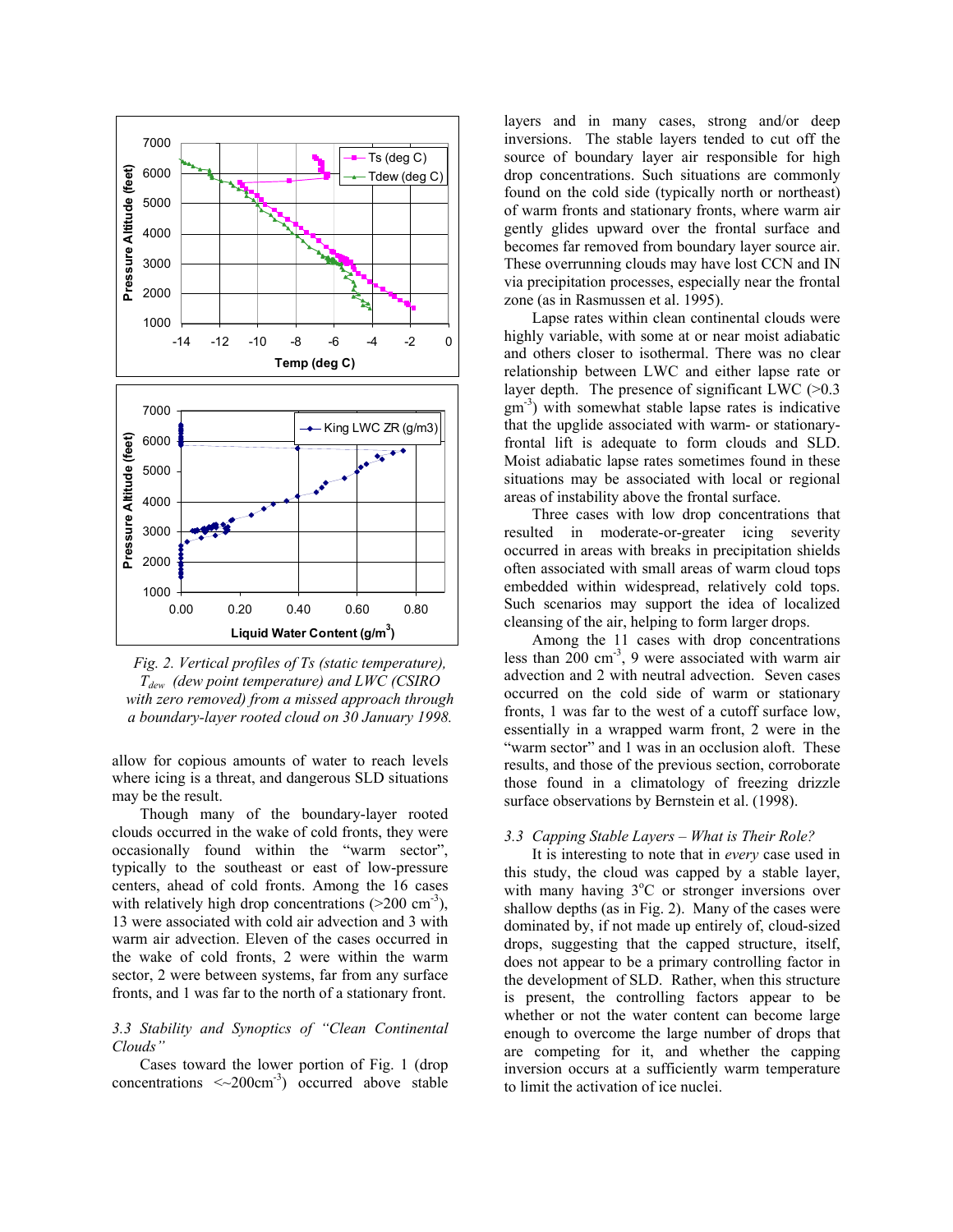Two important issues that are not included in these cases should be discussed. A given SLD layer, itself, may not be particularly threatening to an aircraft because it has a low LWC. However, the layer may have two important potential downstream effects. First, SLD from this layer may grow to sufficiently large sizes to survive the fall through sub-saturated air to reach a cloud layer below. If the lower cloud layer contains significant amounts of supercooled water, then a potentially dangerous combination of water content and drop size may result. Also, the SLD may grow to reach even larger sizes. Such cases have been documented by the Twin Otter (McDonough and Bernstein 2004). Second, any ice that accreted beyond protected surfaces on the aircraft during the initial encounter with SLD may be able to grow to large sizes via the subsequent attachment of small drops, and may result in significant performance degradation.

### **4. IMPLICATIONS AND CLUES**

The results of this study provide insight into the feasibility of SLD diagnosis and forecasting, via assessment of environments prone to certain drop concentrations and their associated water contents. These concepts can be applied manually or automatically via icing algorithms or model microphysics packages.

To assess air mass cleanliness, forecasters can use observed and model forecast soundings to search for stable layers beneath cloud decks in areas where icing is expected. Location relative to frontal features can also provide insight. If the cloud appears to be rooted in the boundary layer (dry adiabatic from cloud base to the surface and moist adiabatic within the cloud layer), is non-precipitating, and the cloud base and top are well resolved, then one can use the adiabatic assumption to estimate the maximum expected LWC (as in Tafferner et al. 2003). Cloud top temperature should be considered, however, to assess the likelihood of ice processes causing partial or total glaciation of the cloud. Surface observations of snow can provide confirmation of this.

If the cloud is being driven by gradual frontal lift **6. REFERENCES**  (e.g., on the cold side of a warm or stationary front), then the adiabatic assumption is a poor one, and LWC is more difficult to ascertain. Embedded pockets of clouds with moist adiabatic lapse rates are sometimes present, but these are often difficult to detect. In some cases, such conditions were found in gaps in showery precipitation where SLD, rather than glaciated conditions, may be found.

3.4 *Downstream Effects – Clouds and Aircraft* Many current numerical model microphysics schemes use assumed drop concentrations or an LWC threshold to initiate the conversion of cloud drops to rain. A good example of this is the current version of the Thompson et al (2004) scheme in MM5 and its counterpart in the Rapid Update Cycle, which uses 100 cm<sup>-3</sup> and results in autoconversion starting at  $\sim 0.3$  gm<sup>-3</sup>. Figure 1 demonstrates that this combination falls just into the large drop regime, so it is a reasonable choice, and represents a middle ground among airmass types. Of course, drop concentrations can differ depending on the source air, and the difficulty lies in distinguishing between (dirty) continental, clean-continental and maritime air. Thompson et al. (2004) propose the use of geographic location and altitude as a way to choose likely drop concentrations. This is a good first step. Perhaps the use of locations relative to fronts and stable layers could enhance this approach, especially in continental regimes. Additional knowledge about whether or not precipitation processes have affected a given cloud layer may also help.

#### **5. CONCLUSIONS AND FUTURE WORK**

This study illustrates the range of combinations of LWC and drop concentration in which SLD and small-drop icing occurs during the Great Lakes cool season, and the synoptic- and meso-scale forcing associated with them. It is clear that there are key features in observational data and model output which can be used to help differentiate between the regimes. Once the regime is identified, one may be able more accurately forecast drop size.

While the results shown here appear to give reasonable insight, more cases need to be studied to fill in gaps on Fig. 1. Mesoscale environments should be studied further to identify fine-scale features that may have played a role in the production of SLD. The potential role of wind shear at cloud top or embedded within the cloud should also be investigated further. Finally, it would be useful to relate pilot assessments of aircraft performance changes and/or icing severity to the water content, drop size and temperatures recorded by the aircraft.

Bernstein, B.C., 2000: Regional and local influences on freezing drizzle, freezing rain, and ice pellet events. *Wea. Forecasting*, **15**, 485-508.

Bernstein, B.C., T.A. Omeron, M.K. Politovich and F. McDonough, 1998: Surface weather features associated with freezing precipitation and severe inflight aircraft icing. *Atmos. Res*., **46**, 57-74.